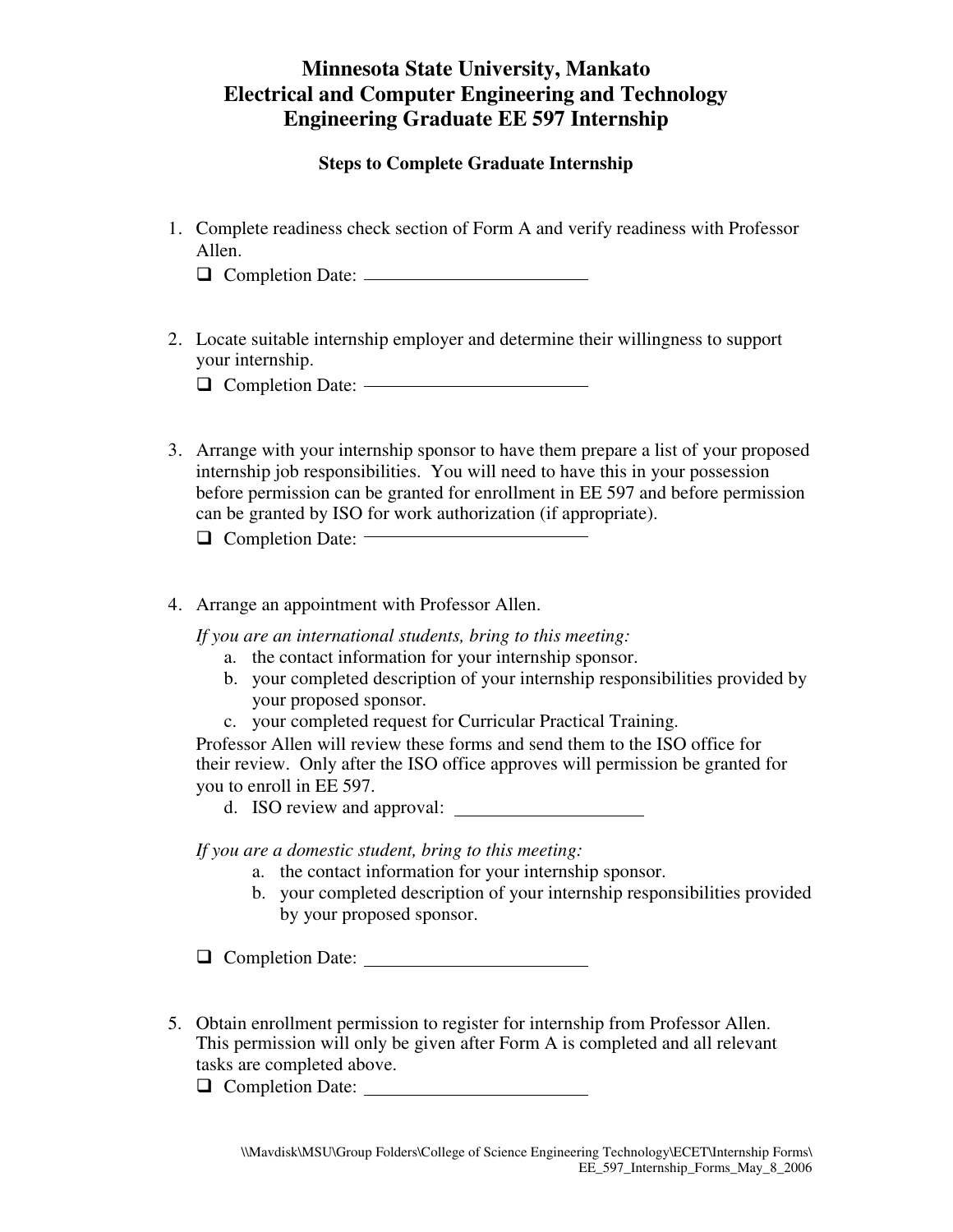6. After approximately two weeks in your internship position, complete with your Company Internship Coordinator Form B and have it delivered to Professor Allen.

Completion Date:

- 7. At the completion of your required internship hours, work with your company internship coordinator to complete Form C and have it sent to Professor Allen.  $\Box$ Completion Date:
- 8. Prepare your internship report using the guidelines provide by Professor Allen.  $\Box$ Completion Date:
- 9. Arrange an appointment to meet with Professor Allen to discuss your Final Report – which will be placed in your student file – and to complete your Education Outcomes Assessment of your internship experience.
	- $\Box$  Completion Date:

Note: International students must be enrolled full time during regular semesters, and must be moving toward timely completion of their degree in order to be involved in the internship program.

**Only after all of these requirements have been met will it be possible to assign credit for this experience.**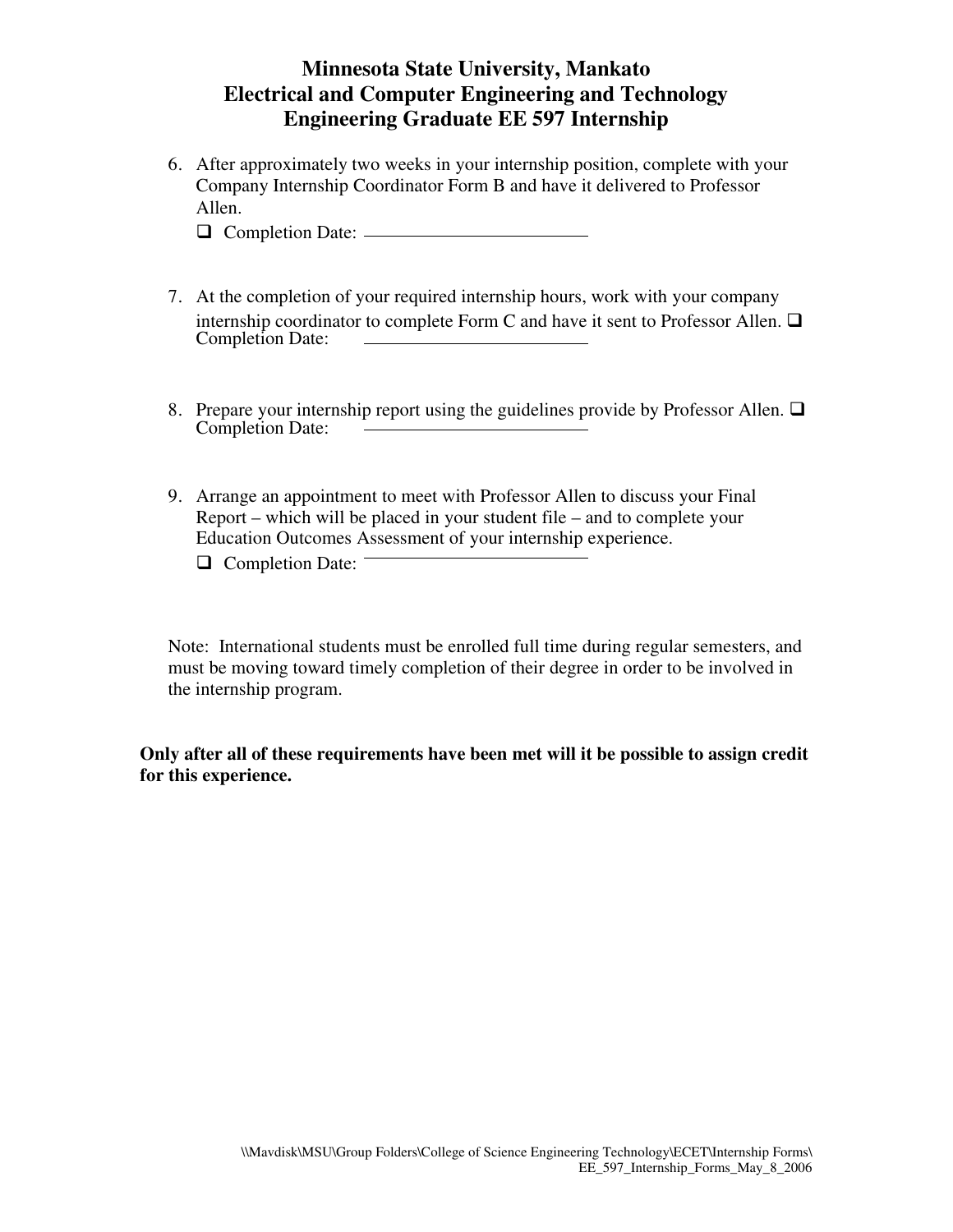| Form A                                                                                                                                                                                                                                                                                                                                                                                                                       |  |
|------------------------------------------------------------------------------------------------------------------------------------------------------------------------------------------------------------------------------------------------------------------------------------------------------------------------------------------------------------------------------------------------------------------------------|--|
| Date                                                                                                                                                                                                                                                                                                                                                                                                                         |  |
| Student Name                                                                                                                                                                                                                                                                                                                                                                                                                 |  |
| Address                                                                                                                                                                                                                                                                                                                                                                                                                      |  |
| City<br>$\frac{1}{\sqrt{1-\frac{1}{2}}\sqrt{1-\frac{1}{2}}\sqrt{1-\frac{1}{2}}\sqrt{1-\frac{1}{2}}\sqrt{1-\frac{1}{2}}\sqrt{1-\frac{1}{2}}\sqrt{1-\frac{1}{2}}\sqrt{1-\frac{1}{2}}\sqrt{1-\frac{1}{2}}\sqrt{1-\frac{1}{2}}\sqrt{1-\frac{1}{2}}\sqrt{1-\frac{1}{2}}\sqrt{1-\frac{1}{2}}\sqrt{1-\frac{1}{2}}\sqrt{1-\frac{1}{2}}\sqrt{1-\frac{1}{2}}\sqrt{1-\frac{1}{2}}\sqrt{1-\frac{1}{2}}\sqrt{1-\frac{1}{2}}\sqrt{1-\frac$ |  |
| Phone<br><u> 1989 - Jan Barnett, film amerikansk politiker (d. 1989)</u>                                                                                                                                                                                                                                                                                                                                                     |  |
| E-mail                                                                                                                                                                                                                                                                                                                                                                                                                       |  |
| Title and Description of Internship Position                                                                                                                                                                                                                                                                                                                                                                                 |  |
|                                                                                                                                                                                                                                                                                                                                                                                                                              |  |
| Company / Organization                                                                                                                                                                                                                                                                                                                                                                                                       |  |
| Credit hours of internship requested                                                                                                                                                                                                                                                                                                                                                                                         |  |
| Hours committed to work for total internship credit ____________________________                                                                                                                                                                                                                                                                                                                                             |  |
| <b>Anticipated Starting Date</b>                                                                                                                                                                                                                                                                                                                                                                                             |  |
| <b>Contact Person</b>                                                                                                                                                                                                                                                                                                                                                                                                        |  |
| Contact Phone #<br><u> 1999 - Johann John Harry Harry Harry Harry Harry Harry Harry Harry Harry Harry Harry Harry Harry Harry Harry H</u>                                                                                                                                                                                                                                                                                    |  |
| Readiness check: Please list all graduate courses taken and grade received:                                                                                                                                                                                                                                                                                                                                                  |  |
| Course                                                                                                                                                                                                                                                                                                                                                                                                                       |  |
|                                                                                                                                                                                                                                                                                                                                                                                                                              |  |
|                                                                                                                                                                                                                                                                                                                                                                                                                              |  |
|                                                                                                                                                                                                                                                                                                                                                                                                                              |  |
|                                                                                                                                                                                                                                                                                                                                                                                                                              |  |
|                                                                                                                                                                                                                                                                                                                                                                                                                              |  |
|                                                                                                                                                                                                                                                                                                                                                                                                                              |  |
|                                                                                                                                                                                                                                                                                                                                                                                                                              |  |

### *(This form to be maintained as part of the student file!)*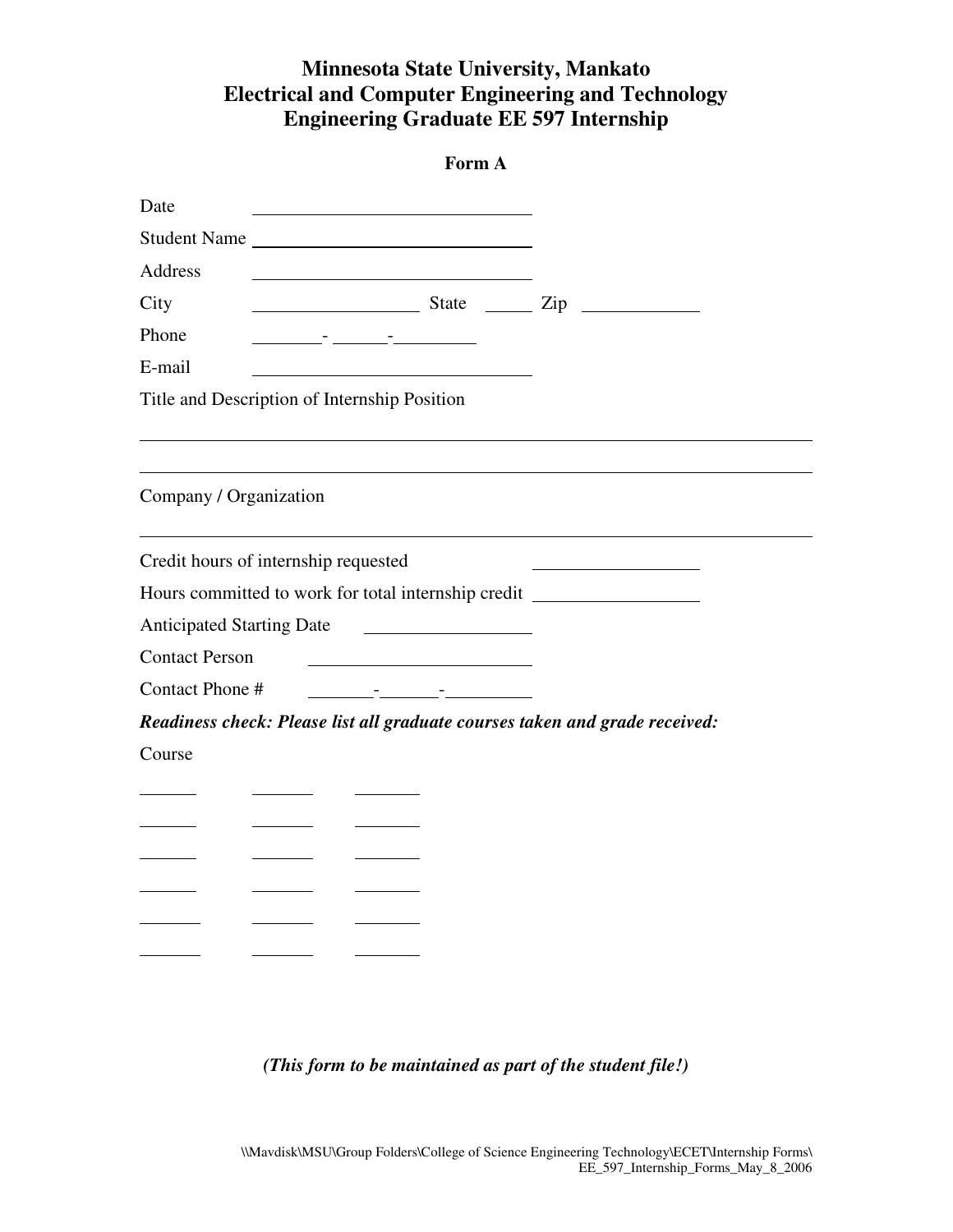**Form B** – Page 1

*(This form must be received before the student will be allowed to register for internship)* 

| Date                             |                                                                                                                       |                  |  |
|----------------------------------|-----------------------------------------------------------------------------------------------------------------------|------------------|--|
| <b>Student Name</b>              |                                                                                                                       |                  |  |
| <b>Supervisor Name</b>           |                                                                                                                       |                  |  |
| Company                          |                                                                                                                       |                  |  |
| <b>Company Address</b>           | the control of the control of the control of the control of the control of the control of                             |                  |  |
| City                             |                                                                                                                       | State <u>Cip</u> |  |
| Phone                            | the contract of the contract of the contract of the                                                                   |                  |  |
| E-mail                           |                                                                                                                       |                  |  |
| Title of Internship Position     |                                                                                                                       |                  |  |
| <b>Anticipated Starting Date</b> | <u> 1989 - John Stein, mars and de Branch and de Branch and de Branch and de Branch and de Branch and de Branch a</u> |                  |  |
| Anticipated Hours / Week         |                                                                                                                       |                  |  |

#### **Please use page 2 of Form B for a description of duties / responsibilities.**

Please mail in a company letterhead envelope to:

Dr. Gale R. Allen Department of Electrical, Computer Engineering and Technology 242 South Trafton Science Center Minnesota State University Mankato, MN 56001

Phone: 507-389-5760 E-mail: gale.allen@mnsu.edu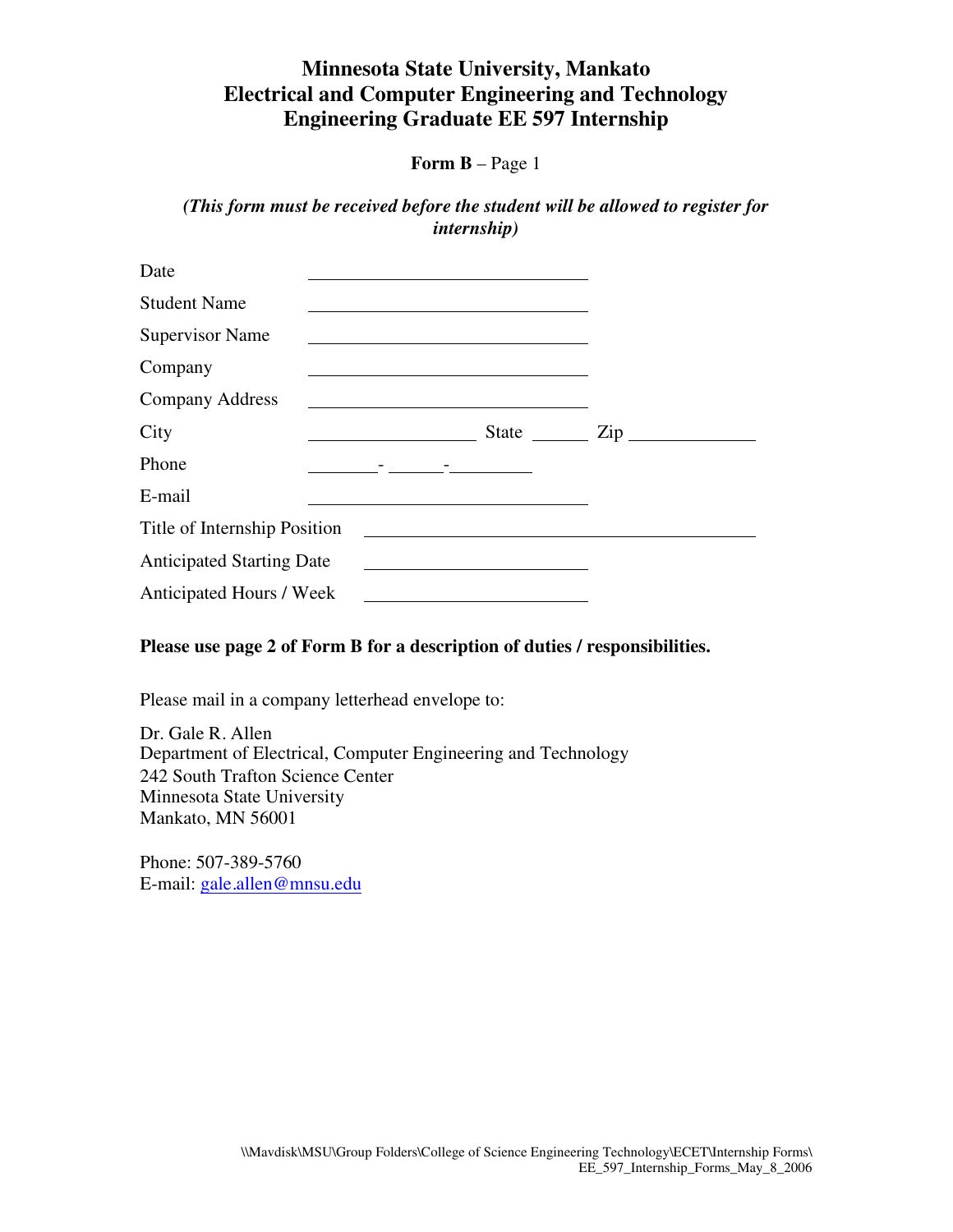### **Form B** – Page 2

Please describe the duties / responsibilities of the internship position. Of special interest will be the extent of involvement with electrical / electronic hardware and computer and network equipment.

Employer/Supervisor: Date:

\\Mavdisk\MSU\Group Folders\College of Science Engineering Technology\ECET\Internship Forms\ EE\_597\_Internship\_Forms\_May\_8\_2006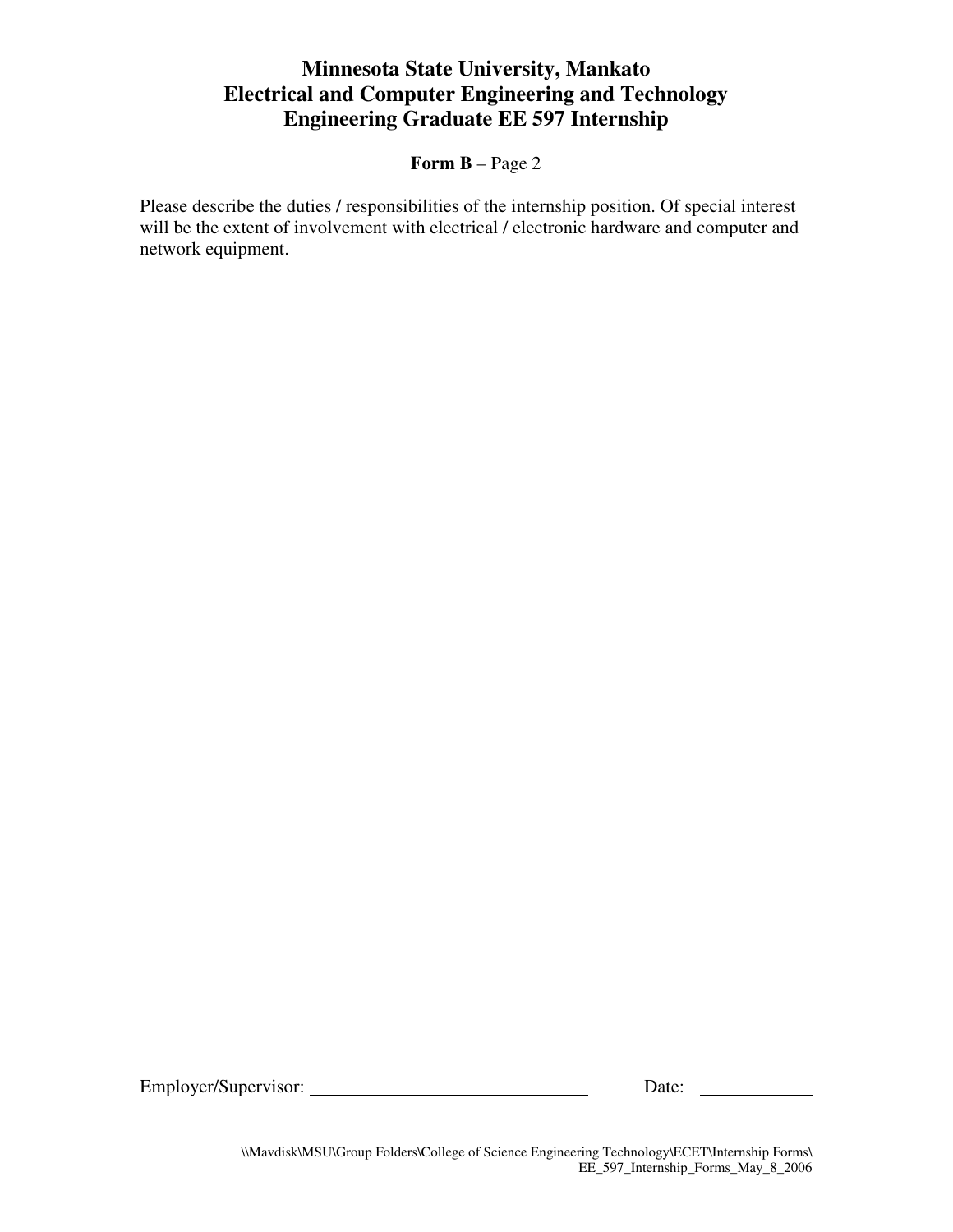*(This form to be maintained as part of the student file!)*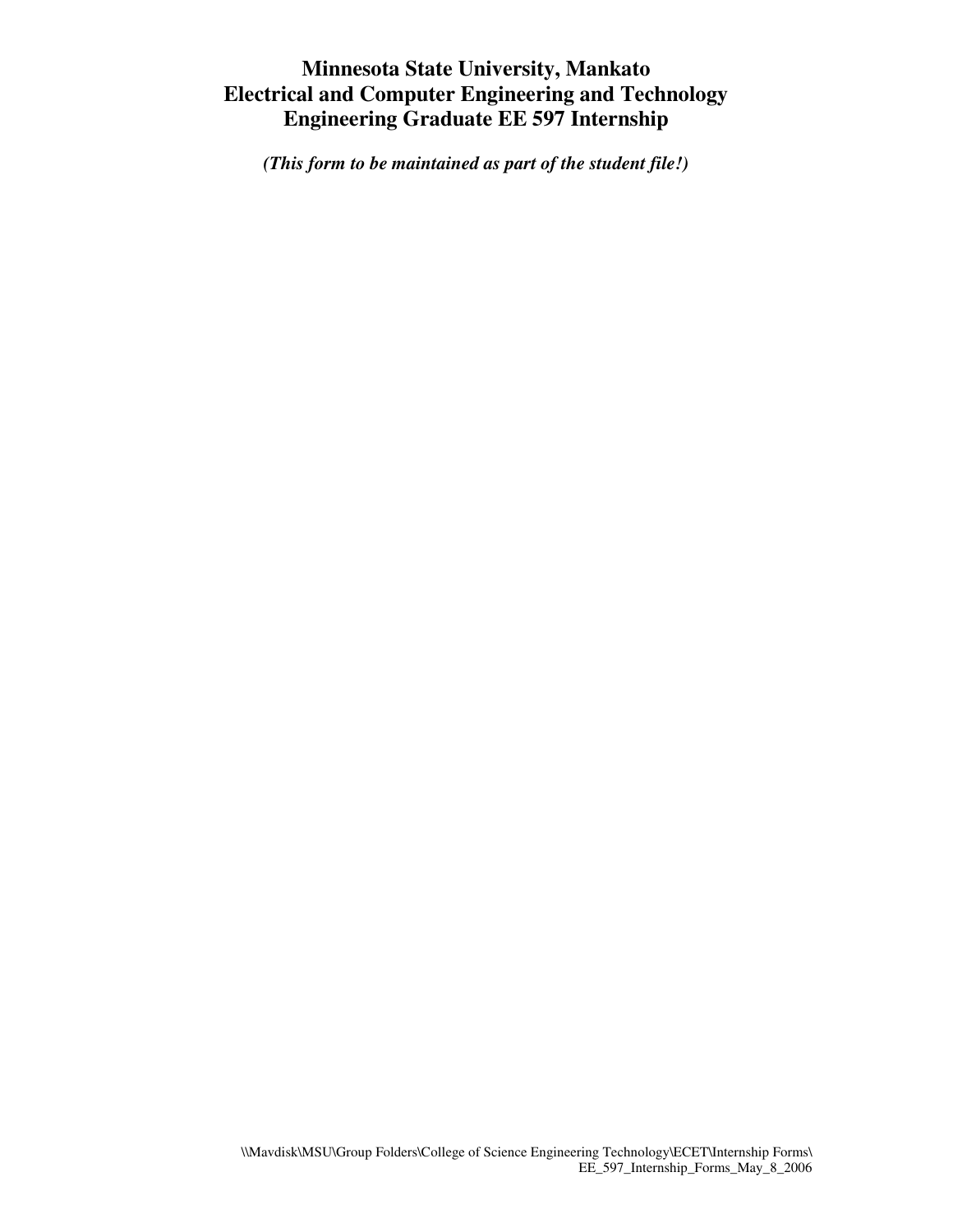**Form C** – Page 1

*To be completed by the Employer/Supervisor following completion of the internship experience.* 

| Date<br>the control of the control of the control of the control of the control of the control of the control of the control of the control of the control of the control of the control of the control of the control of the control |                  |
|---------------------------------------------------------------------------------------------------------------------------------------------------------------------------------------------------------------------------------------|------------------|
| Student Name                                                                                                                                                                                                                          |                  |
|                                                                                                                                                                                                                                       |                  |
| Title                                                                                                                                                                                                                                 |                  |
| Company<br><u> 1989 - Johann Barnett, fransk politiker (d. 1989)</u>                                                                                                                                                                  |                  |
| Address                                                                                                                                                                                                                               |                  |
| City<br><u> 1980 - Andrea Albert III, politik eta politik eta politik eta politik eta politik eta politik eta politik e</u>                                                                                                           | State <u>Cip</u> |
| Phone<br><u> 1989 - Andrea Station Books, amerikansk politiker (d. 1989)</u>                                                                                                                                                          |                  |
| E-mail                                                                                                                                                                                                                                |                  |
|                                                                                                                                                                                                                                       |                  |
| Ending Date of Internship Experience                                                                                                                                                                                                  |                  |

### *Please use page 2 of Form C to describe the performance of the student in the internship position and any recommendations regarding the internship program.*

Please mail in a company letterhead envelope to:

Dr. Gale R. Allen Department of Electrical, Computer Engineering and Technology 242 South Trafton Science Center Minnesota State University Mankato, MN 56001

Phone: 507-389-5760 E-mail: gale.allen@mnsu.edu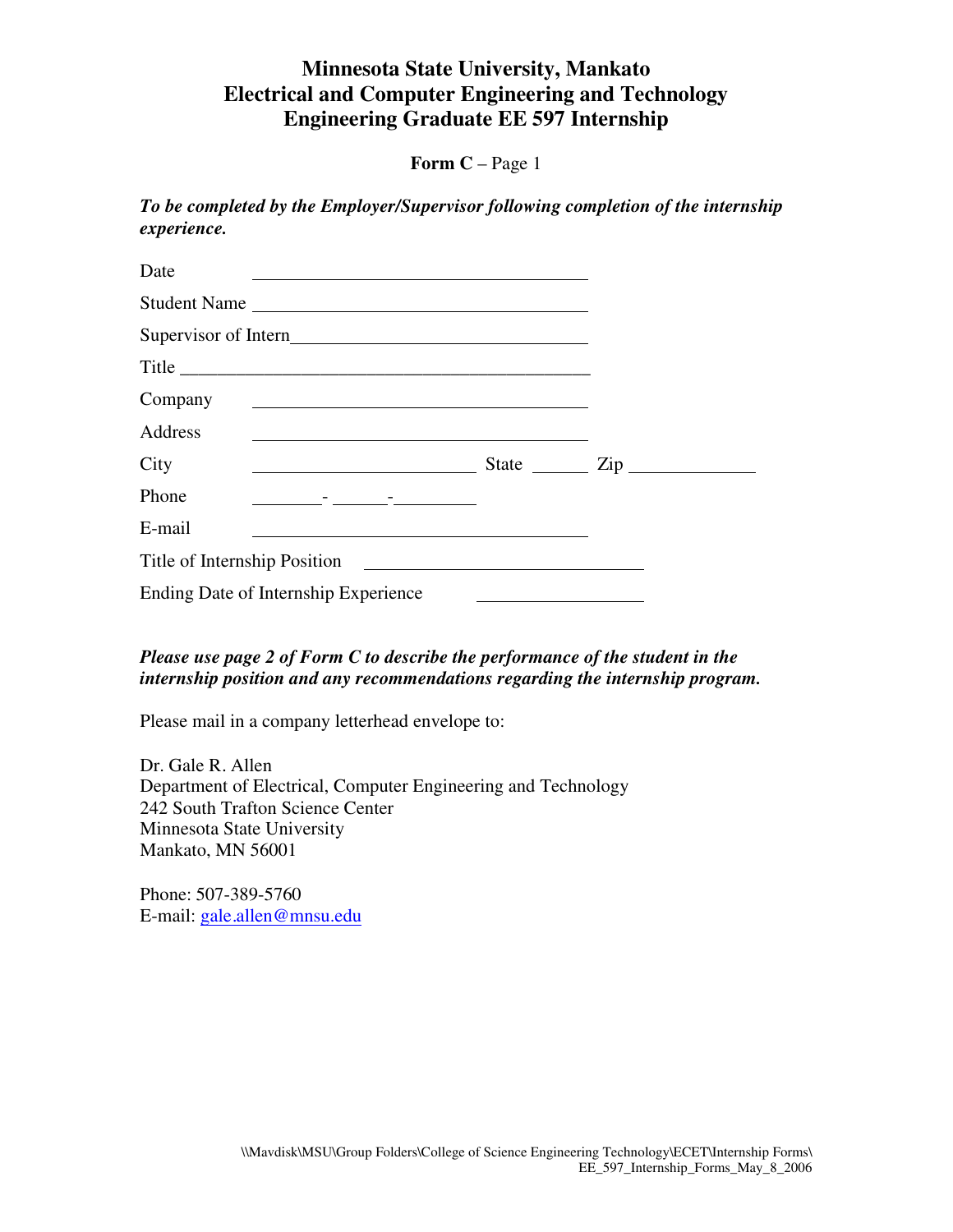**Form C** – Page 2

1. Evaluate the student's performance of assigned tasks.

2. Evaluate the preparation of the student for the internship position. Consider strength and weaknesses and how the student compared with other beginning employees. Please make any suggestions for changes in our curriculum that would make student interns more effective for your organization.

3. Summarize your reactions to the internship program. Please suggest ways in which the program might be improved.

4. Would you / your company be interested in employing student interns from our program in the future?

Employer/Supervisor: Date:

\\Mavdisk\MSU\Group Folders\College of Science Engineering Technology\ECET\Internship Forms\ EE\_597\_Internship\_Forms\_May\_8\_2006 *(This form to be maintained as part of the student file!)*